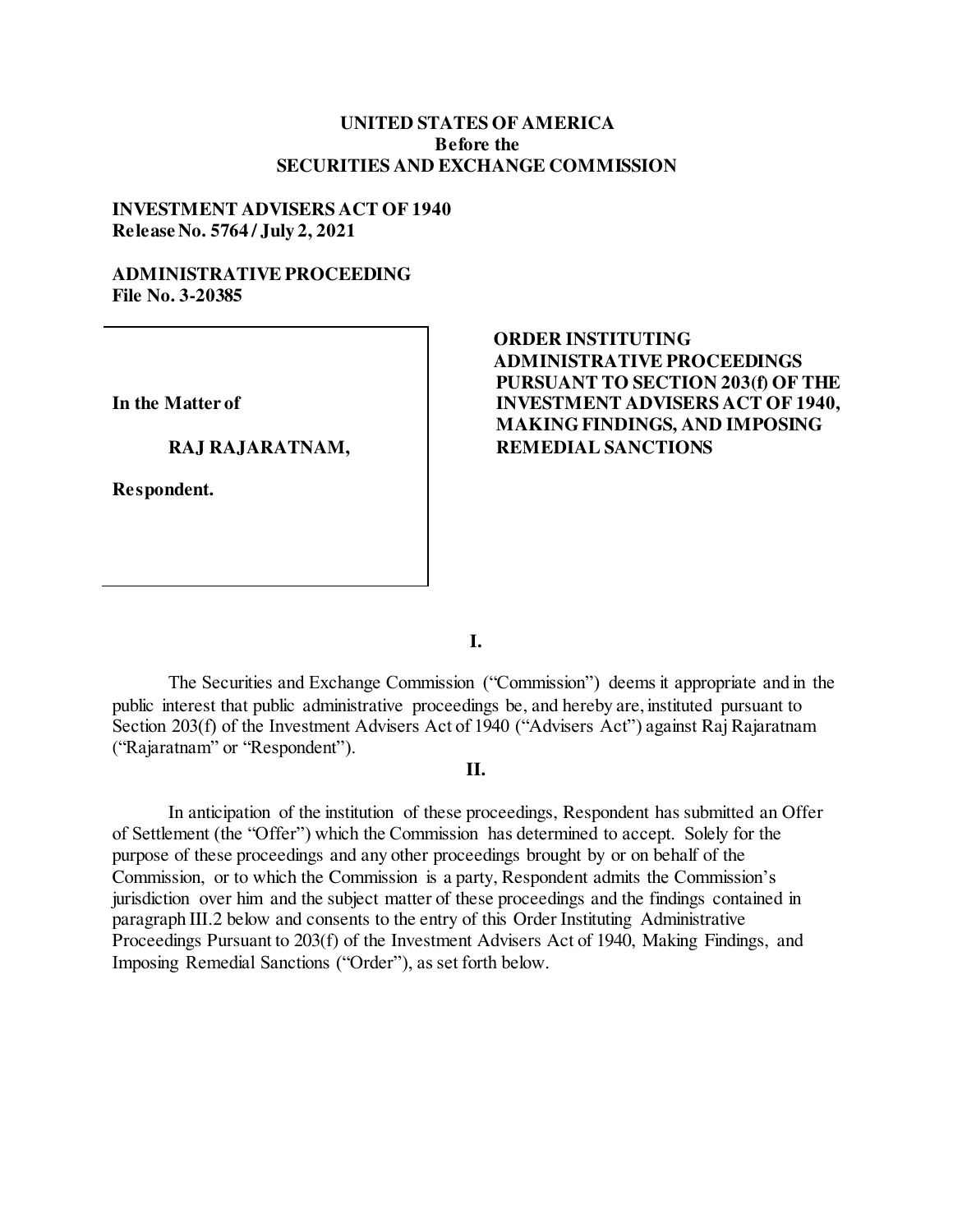On the basis of this Order and Respondent's Offer, the Commission finds that

1. Rajaratnam was the founder and managing general partner of Galleon Management, LP ("Galleon"), an investment adviser to the Galleon hedge funds. Galleon was registered with the Commission as an investment adviser from January 3, 2006, until March 31, 2010, when its withdrawal from registration became effective. Rajaratnam was a managing general partner of Galleon during this period. Rajaratnam, 64 years old, resided in New York, New York, during the relevant period.

2. On May 11, 2011, after a jury trial in the United States District Court for the Southern District of New York, in the criminal action entitled United States v. Raj Rajaratnam, 09- CR-1184 (RJH), Rajaratnam was convicted of five counts of conspiracy to commit securities fraud, in violation of 18 U.S.C. § 371, and nine counts of securities fraud, in violation of 15 U.S. C. §§ 78j(b) and 78ff, and 18 U.S.C. § 2. On October 25, 2011, a judgment in the criminal action was entered against Rajaratnam, and he was sentenced to a prison term of 132 months plus two years of supervised release, ordered to pay \$53,816,434.00 in forfeiture, and ordered to pay a \$10,000,000 fine.

3. The criminal indictment pursuant to which Rajaratnam was convicted alleged, inter alia, that Rajaratnam participated in a scheme to defraud by engaging in insider trading pertaining to, inter alia, trading in shares of stock issued by several companies, and that he unlawfully, willfully and knowingly did so, directly and indirectly, by use of the means and instrumentalities of interstate commerce, and of the mails, and of the facilities of national securities exchanges, in connection with the purchase and sale of securities. The criminal indictment was parallel to a civil complaint filed by the Division of Enforcement, Securities and Exchange Commission v. Galleon Management LP, et al., 09-CV-8811. The misconduct underlying the criminal charges occurred during the period in which the Respondent was associated with Galleon.

#### **IV.**

In view of the foregoing, the Commission deems it appropriate and in the public interest to impose the sanctions agreed to in Respondent Rajaratnam's Offer.

 Accordingly, it is hereby ORDERED pursuant to Section 203(f) of the Advisers Act that Respondent be, and hereby is: barred from association with any investment adviser.

Any reapplication for association by the Respondent will be subject to the applicable laws and regulations governing the reentry process, and reentry may be conditioned upon a number of factors, including, but not limited to, compliance with the Commission's Order and payment of any or all of the following: (a) any disgorgement or civil penalties ordered by a Court against the Respondent in any action brought by the Commission; (b) any disgorgement amounts ordered against the Respondent for which the Commission waived payment; (c) any arbitration award related to the conduct that served as the basis for the Commission's Order; (d) any self-regulatory